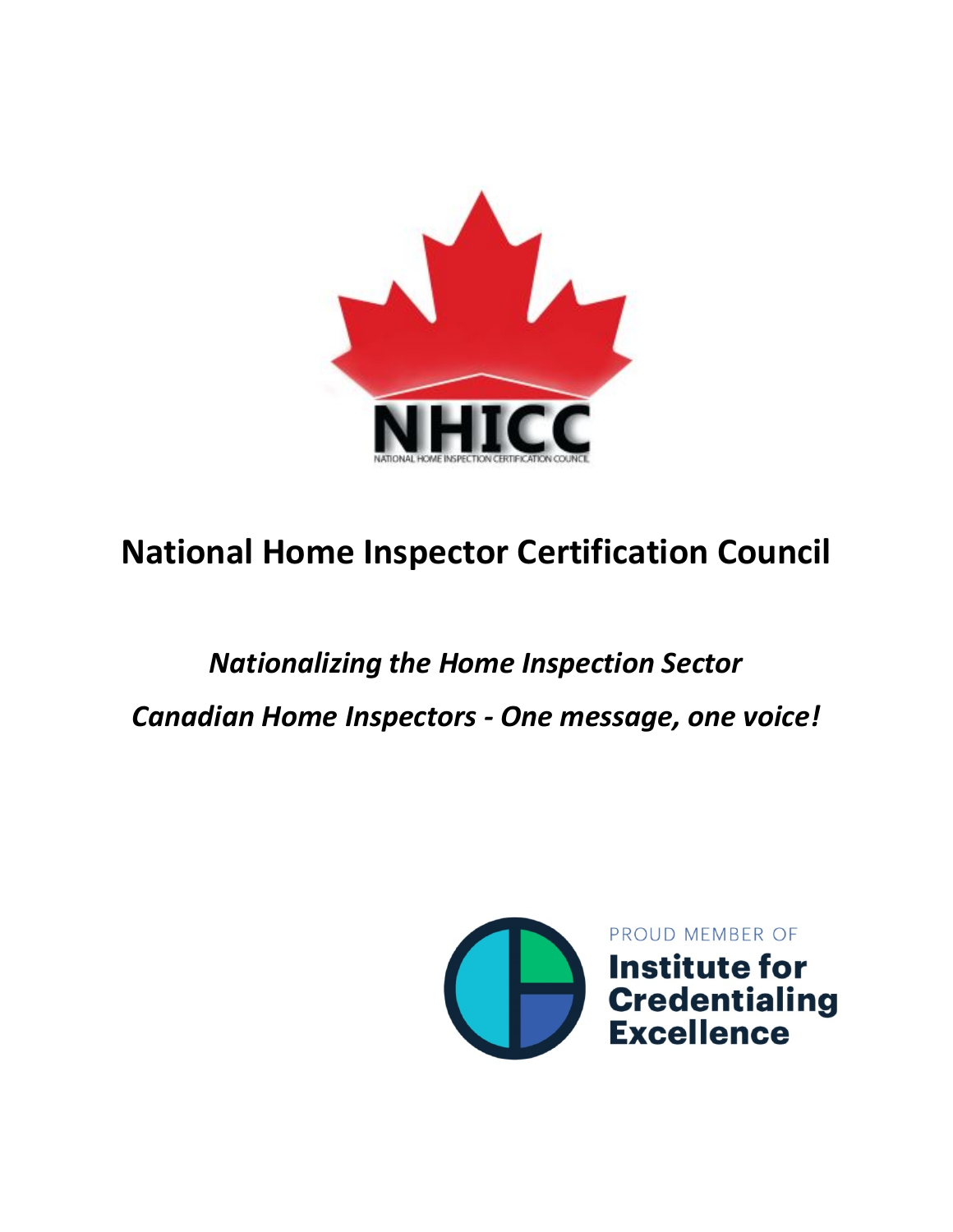The effort to unify the private home inspection sector in Canada has been a challenge that has a long history. In 1996 Canada Mortgage and Housing Corporation (CMHC) recognized that the Canadian home inspection profession was fragmented and offered little, if any protection to the consumer. They conducted an in-depth study into our profession, and in 1997 their results were published. This was followed by the largest examination of our profession ever conducted.

This National Initiative was a sector based methodology known as CHIBO (Canadian Home Inspector & Building Officials). The initiative involved Canada Mortgage and Housing Corporation (CMHC), Human Resources Skills Development Canada (HRSDC), The Construction Sector Council (CSC) now Build Force Canada, the Alliance of Certified Building Officials' Associations (ACBOA), First Nations National Building Officers Association (FNNBOA), the Canadian Real Estate Association (CREA), provincial and municipal governments, as well as representation from major financial, insurance, and legal establishments, and representatives from the various Canadian home inspection associations.

The National Initiative took close to 8 years to complete with costs nearing two million dollars (\$2,000,000.00). Once completed this structure became known as "The National Certification Program". Although the outcomes and consultations with the home inspection sector completed successfully, there remained competition between the associations to defend their purpose and chosen certification process.

In 2005 the Federal Government provided additional funding in the amount of \$250,000.00 to launch a "pilot project" to ensure the National Certification Program fulfilled the above criteria, contained the rigor, verification, technical background review and was auditable. The pilot project was scrutinized by Canada Mortgage and Housing Corporation, Canada's respected leader in housing research and their review and support ensured its creditability and completeness.

The National Certificate Program was entrusted to CAHPI National who created an arm's length body known as the National Certification Authority (NCA) whose sole purpose was the administration of the National Certification and Accreditation Model for Canadian Home and Property Inspectors, National Certification Program (NCP).

This NCP quickly became very successful as it offered an independent accreditation previously unavailable in Canada. With the NCA accelerating and offering National Certification to any home inspector in Canada no matter their affiliation, CAHPI National, under pressure from its provincial affiliates, ignored legal advice abandoned the NCP and dissolved the NCA in 2010.

The results of this action were swift and devastating to the Canadian home inspection profession as virtually every government agency and stakeholder withdrew its support and distanced itself from our dysfunctional industry.

With CAHPI National abandoning the NCP and dissolving the NCA a group of individuals who believed in what so many had worked for and invested in, created the National Home Inspector Certification Council (NHICC).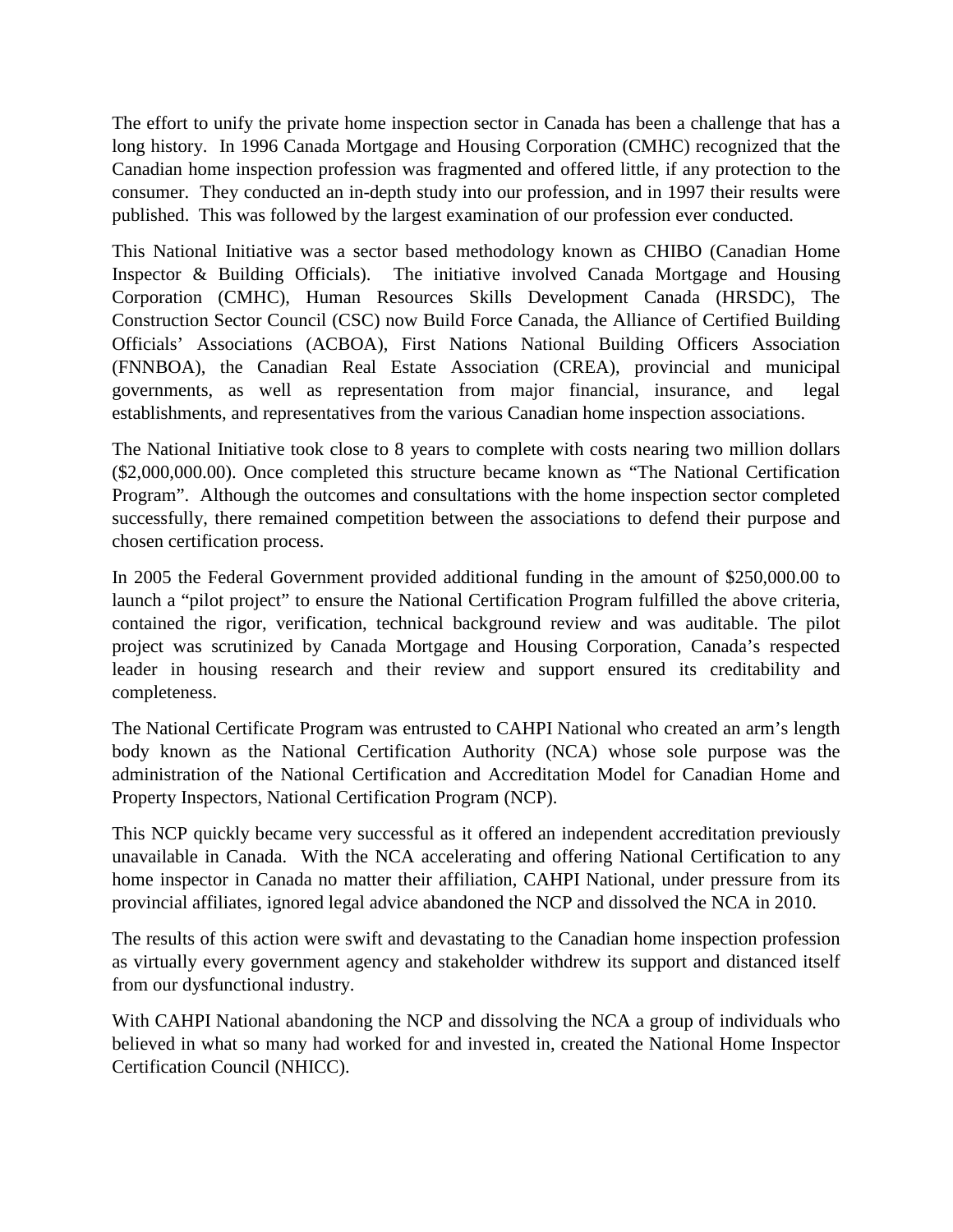The NHICC was formed in 2010 and is a federal not-for-profit corporation, initially comprised of individuals elected under the designation National Home Inspectors (formerly NCH – National Certificate Holder) from all provinces. Under the current corporation model three (3) primary directors manage the NHICC. Regional representatives act in the role of director/advisors from each province/territory. In addition the Board is complemented with two public members at large and a director for Professional Practices.

The NHICC is strictly an **"independent not-for-profit certification body"** for the Canadian home inspection profession. The NHICC has no members, and is not member driven, and is comprised of registrants.

The NHICC executive approached CMHC and the Construction Sector Council (now Build Force Canada) and obtained written authorization to administer the NCP and salvage the years of work and financial contributions committed to this project.

The NHICC maintains membership in ICE, (Institute for Credentialing Excellence), and retains a credentialing specialist on staff. This accomplishment validates custody of the essential knowledge to develop, implement, and maintain a quality certification program, the baseline requirement for accreditation bodies.

The NHICC provides a singular vital, responsible authority to deliver **"uniformity"** of qualifications of practitioners. Thus providing more consistency required for a home inspection and baseline qualification for a home inspector.

The NHICC adheres to conformity to the Standards Council ISO/CAN-P-9 standards 17024.

#### *"It should be noted that the Standards Council of Canada CAN-P-9 Criteria for Accreditation of Personnel Certification Bodies is the basis for the national certification model for private home and property inspectors."*

We believe associations play an important role in the home inspection profession but certification is not one of them. The creation of the National Certification Program is proof of this, after all: CMHC, HRSDC, CSC, CREA, FNNBOA, ACBOA, CHBA, Inspection franchise operators, National Research Council, Consumers, Governments at all levels, Assembly of First Nations, Mortgage insurers, Lending institutions, Home warranty programs, the Canadian Federation of Municipalities and the home inspection profession all can't be wrong.

It is our belief that as an industry if we are to survive and provide meaningful consumer *protection, we must convey a national verifiable credential. The NHICC National Certification Program provides that opportunity.* 

C Lawrenson

Chair NHICC